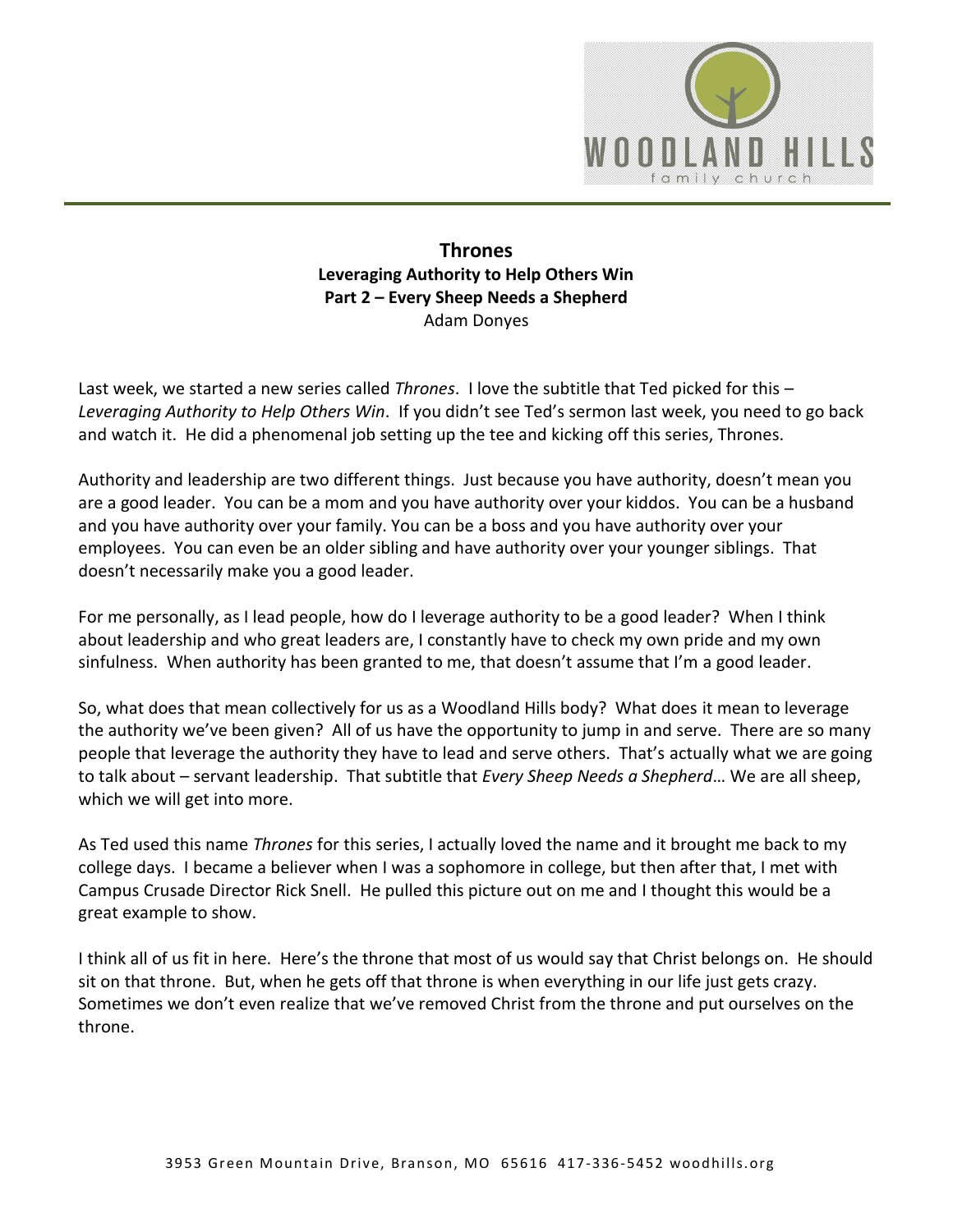

So, this first one is the natural man. No relationship with Jesus. Maybe you've heard of him. Maybe that's you and you walked in here today and you kind of had this idea of God and had this idea of Jesus, but you wouldn't really say you have personal, intimate, growing relationship with him. So, obviously, you would place yourself on the throne because that's what everything in culture tells you – it's all about you. Have it your way. Nike ID, Amazon one click, whatever it is… Everything in your culture says it's all about you, so you easily put yourself on the throne

because that's what the world tells you. Then you have all these other interests in life. That's what the black dots represent. You have these other interests and things you want to chase and your dreams and your 401k and everything else.

Then there's the carnal man, which is definitely where I was when Rick Snell showed me this. This is where you still keep yourself on the throne. Christ is in the picture, but you don't want him to be leading every decision of your life. "I want to lead how I want to lead. I want to dictate how I want to dictate. I don't want him to tell me how to lead my family, I don't want him to tell me how to lead my business, I don't want him to tell me how to lead my life. I have all these other interests and Jesus just kind of fits somewhere in those interests." How many of us is that this morning? "There's this throne and I want to keep myself on the throne. I don't want to surrender everything that I want so, Jesus, just remain as an interest, but not someone who is on the throne of my life because that means I would have to surrender a lot of these interests that I know aren't actually biblically aligned."

Then there's the spiritual man or the spiritual woman. That's where Christ rests on the throne, we get to sit at the foot of the cross, at the foot of His throne, and he gets to lead and guide us.

That's what we're looking at today when we're talking about *Thrones*. The topic that Ted gave me was servant leadership or the leadership we see in Jesus. We've seen a lot of leaders come and go, but if you think about the effectiveness of Jesus' leadership, which was a servant leadership, arguably, no leadership has had more of a lasting impact that Jesus Christ's. None!

It's amazing, in our social media world, how consumed we are with the amount of followers we have. Think about this for a second. Hitler had millions of followers. Jesus had twelve. But, he did it in such a servant way that his ripple effect of leadership is greater than any human being to ever walk the earth.

Check out this video:

[video begins]

*Have you ever wondered what you would do to frighten Lazarus after he'd been raised from the dead? What would you do to threaten him? "Lazarus, I'm gonna' kill you?"*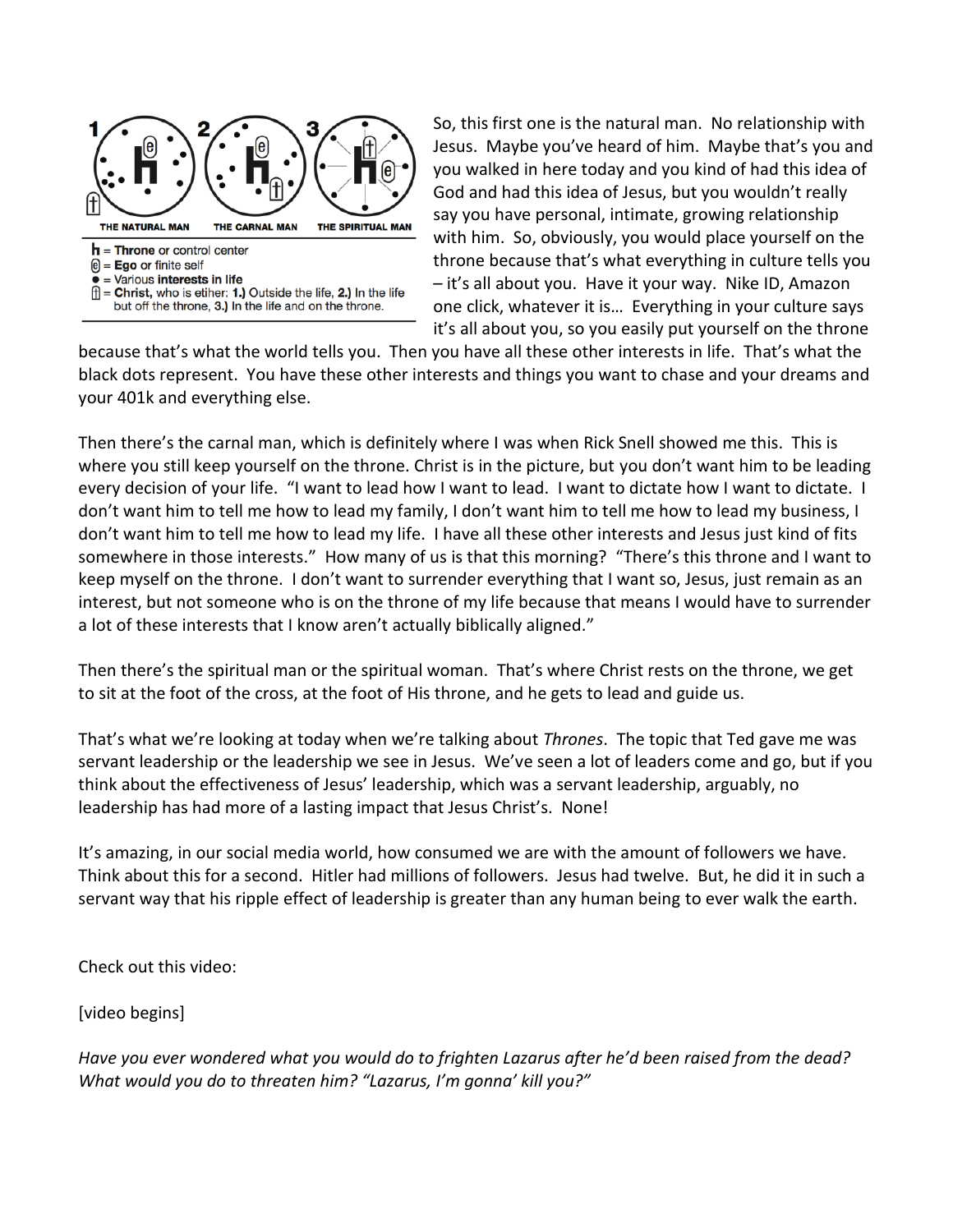*Caligula says, "I'm going to kill you."* 

*He says, "Ha, ha, ha."* 

*He says "Stop ha, ha, ha-ing. I'm going to kill you as I'm killing all the Christians."* 

*He doubles over in uncontrollable laughter, comes up for air and says, "Caligula haven't you heard? Death is dead! Death is dead!"*

*How do you frighten somebody who has already been there and knows the one who's going to let him out?* 

*But just think of stepping on shore and finding it heaven, of touching a hand and finding it God's hand, of breathing new air and finding it celestial, of waking up in glory and finding it home. Ladies and gentlemen, your hope and mine in Christ is that one day, we will be with God. One day we will be with him.* 

*We look back upon history and what do we see? Empires rising and falling. Revolutions and counterrevolutions, wealth accumulated and wealth dispersed. Shakespeare has spoken of the rise and fall of great ones that ebb and flow with the moon. I've heard a crazed, cracked Austrian proclaim to the world the establishment of a German Reich that would last for a thousand years. I've seen an Italian clown announce he would restart the calendar to begin with his own ascension to power. I have seen America more wealthier and in terms of military weaponry, more powerful than the rest of the world put together so that had the American people so desired, they could have outdone a Cezar or an Alexander in the range of scale of their conquest. Hitler and Mussolini dead, remembered only in infamy. Stalin is a forbidden name in the regime he helped found and dominate for some three decades. America is haunted by fears of running out of the precious fluids that keeps her motorways roaring and the smog settling. All in one lifetime, all in one lifetime, all gone with the wind.* 

*Behind the debris of the fallings of our solemn supermen and imperial diplomatists lies the gigantic figure of one person because of whom, by whom, in whom, and through whom mankind may still survive: The person of Jesus Christ. Isaiah calls him Wonderful Counselor. Peter looks at him and says "You are the Christ, the Son of the living God." The Apostle Paul, Saul at that time, in Acts, Chapter 9 says, "What shall you have me to do, Lord." Thomas raised his hand and touched his side and said, "Thee my Lord and my God. Thee Lord of me, thee God of me." When Pilate looked at Him and said "Art thou the Christ?" He said, "You have said it." When the priest looked at Him and said, "Are you the Son of God?' He said "You are right in stating that I am the Son of God."* 

*In John chapter 14 He says, "In my Father's house there are many mansions, if it were so not so I would tell you, I go to prepare a place for you so that where I am you may be also."*

*"Lord where are you going? If we don't know where you are going how are to find the way?"*

*"I am the way, I am the truth, I am the life. No man comes to the Father except through me."*

*"Show us the Father, Lord!"*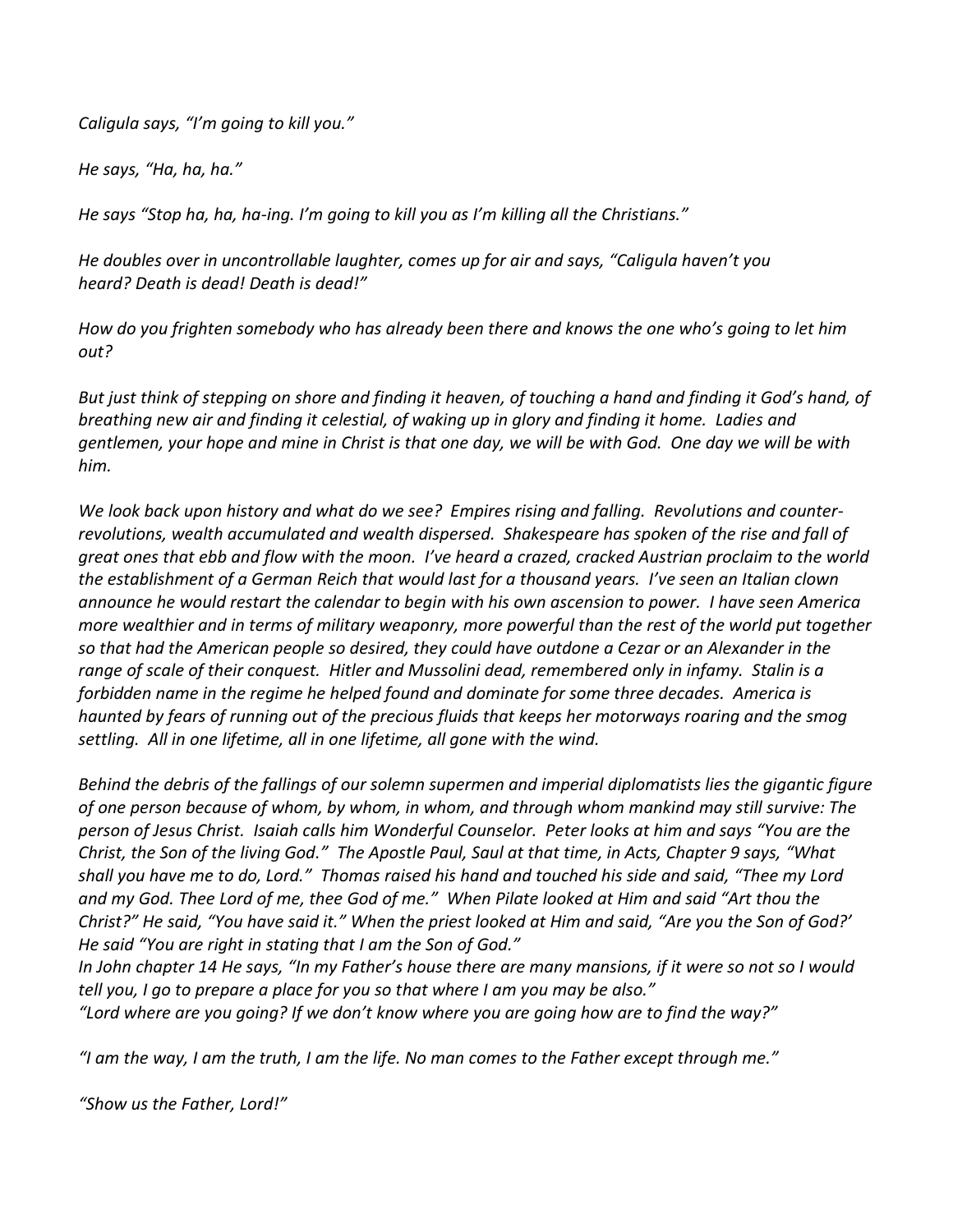*"If you have seen me, you have seen the Father. Phillip, have you been with me so long and you don't know that when you've seen me, you've seen the Father. I and my Father are one and he who believes in me greater things than these shall he do."*

## [video ends]

So, I think we would be completely remiss to talk about *Thrones* and not place Him on his rightful throne. You can look at all these leaders, you can look at all these different people in history, but the reality is he is the greatest leader there ever was, he's the greatest leader there ever will be, and he is going to be the greatest leader that will ever follow.

We are going to continue on where Ted left us off last week in 1 Peter 2. I'm going to read the whole passage and then we'll go back and break it down. If you have your Bibles or you Bible apps on your phone, go ahead and follow along with me.

1 Peter 2 - *[21](http://www.studylight.org/desk/?q=1pe%202:21&t1=en_esv&sr=1) For to this you have been called, because Christ also suffered for you, leaving you an example, so that you might follow in his steps. [22](http://www.studylight.org/desk/?q=1pe%202:22&t1=en_esv&sr=1) He committed no sin, neither was deceit found in his mouth. [23](http://www.studylight.org/desk/?q=1pe%202:23&t1=en_esv&sr=1) When he was reviled, he did not revile in return; when he suffered, he did not threaten, but continued entrusting himself to him who judges justly. [24](http://www.studylight.org/desk/?q=1pe%202:24&t1=en_esv&sr=1) He himself bore our sins in his body on the tree, that we might die to sin and live to righteousness. By his wounds you have been healed. [25](http://www.studylight.org/desk/?q=1pe%202:25&t1=en_esv&sr=1) For you were straying like sheep, but have now returned to the Shepherd and Overseer of your souls.*

Let's start with that first passage. *[21](http://www.studylight.org/desk/?q=1pe%202:21&t1=en_esv&sr=1) For to this…* What is the *this*? The previous context talks about the unjust suffering of the elect that Peter was writing to in Pontus, Galatia, Bithynia, etc. And, indirectly, this is applying to us. *[21](http://www.studylight.org/desk/?q=1pe%202:21&t1=en_esv&sr=1) For to this* (unjust suffering) *you have been called, because Christ also suffered for you, leaving you an example…*

Every moment as a mom, every moment as a dad, every moment as a boss, we leave examples. The question is: Are they examples that you should follow? Are they examples worth following? To cross reference, as a paraphrase, we see Paul say something similar in 1 Corinthians 11: 1. He says, "Follow my example as I follow the example of Christ." Another version would put it this way: "Be imitators of me as I am of Christ." I actually like that version better and here's why. In essence, what Paul is saying is "Imitate the areas of my life that point you back to Jesus Christ, but give me grace in areas that don't."

I assure you that whoever your boss is, he needs grace. I assure you that whoever your husband is, he needs grace. I assure you that whoever your wife is, she needs grace. I assure you that every day I wake up, I need grace. As a friend of mine says, "None of us will ever be grace graduates." We need grace every morning that we wake up and will continually need grace. So, point people back to Jesus Christ. Point them back to that example. Point them in that direction. Imitate us as we show you examples of Jesus, but give us grace in areas that we don't. None of us are ever going to be Jesus. The next time you think so, try walking on water and see how that goes for you.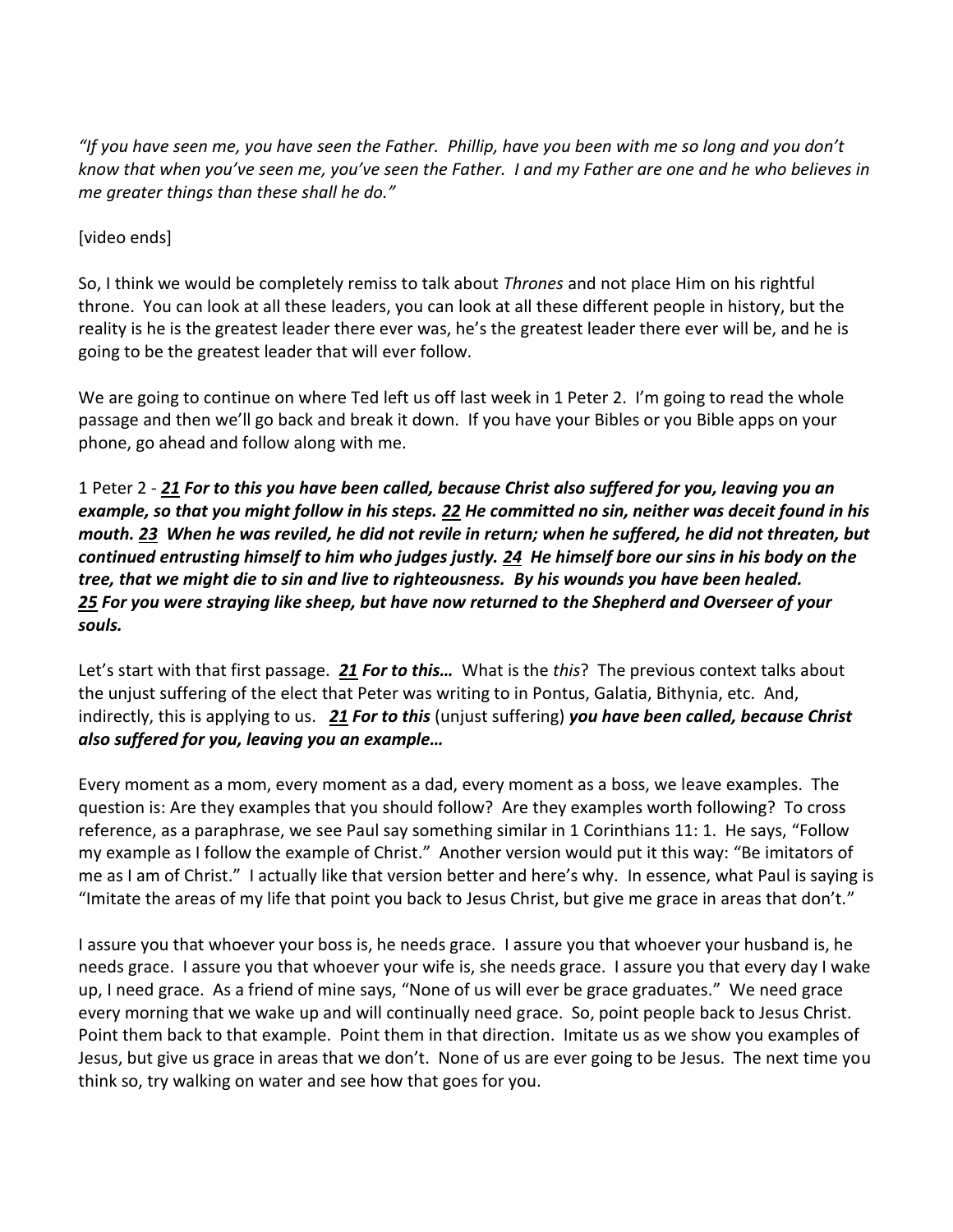Here's one of the four nuggets I think we can pull from the this passage. **Servant leaders leave an example worth following**. Some of you are thinking, *Man, I wish my boss was here to listen to this sermon right now.* No, you're here. God wants you here this morning. If your boss somehow wonders upon it online, great, but you're here. You could say servant moms leave an example worth following. Servant siblings leave an example worth following. If you're an older sibling, I can't tell you how much... I'm a third child. You don't know how much I looked up to those other two, regardless of what they were doing. Servant dads leave an example worth following. Servant bosses leave an example worth following. Servant employees leave and example worth following. You put your name right there. As a servant, you leave an example worth following.



I have this illustration in my office and it constantly helps me and encourages me when I process leading people.

There's a boss and then there's a leader. Mom, dad, employee… is this how we react with our kids? Is this how we react with our employees? The scary thing is a lot of times, if we're not careful, we can see people as just a rung on a ladder. We can see kids as a rung on a ladder. We can see our agenda, our little black dots (back to the original throne illustration). All we're trying to do is step on them to elevate ourselves. So, this employee is just a means to an end and I want to elevate myself, so I'm going to do whatever it takes to step on him. What we are doing is fueling ourselves with pride. What happens is when that gets attacked

by anybody on Twitter, we think we have to react to it all the time because they are dethroning us from the throne we should never be on to begin with.

The question we have to ask ourselves today is "How many people in my life do I think are just a rung on a ladder? How many people in my life am I stepping to elevate myself?" By the way, this is the majority of the reason why we gossip. We gossip and we step on other people through our gossip because it elevates ourselves. Somehow, in the sick sinfulness of our hearts, we think by talking badly about others, we will be able to elevate ourselves because if they're this bad, then we're that much better. Do you see how awkward this is? And the view everybody else has of you when you elevate yourself… (Adam standing near the top of a ladder) It just stinks… literally.

Referring back to the graphic, the bottom graphic is Jesus, this was the example set for us by Jesus, the servant leader that he is. The top picture was never Jesus. You want to talk about leadership, whether it be in the home or in the workplace or whatever. You want to talk leadership that has a significant impact far greater than any other leader that walked the earth. This is it. This is the example he set for us.

In the passage that Ted eluded to last week, Jesus took a towel… He's leading these men and he's the King of kings, the Lord of lords. What does he do? He takes a towel, gets on his knee, and washes the dirt, the filth, and the mud off their feet. You talk about servant leadership.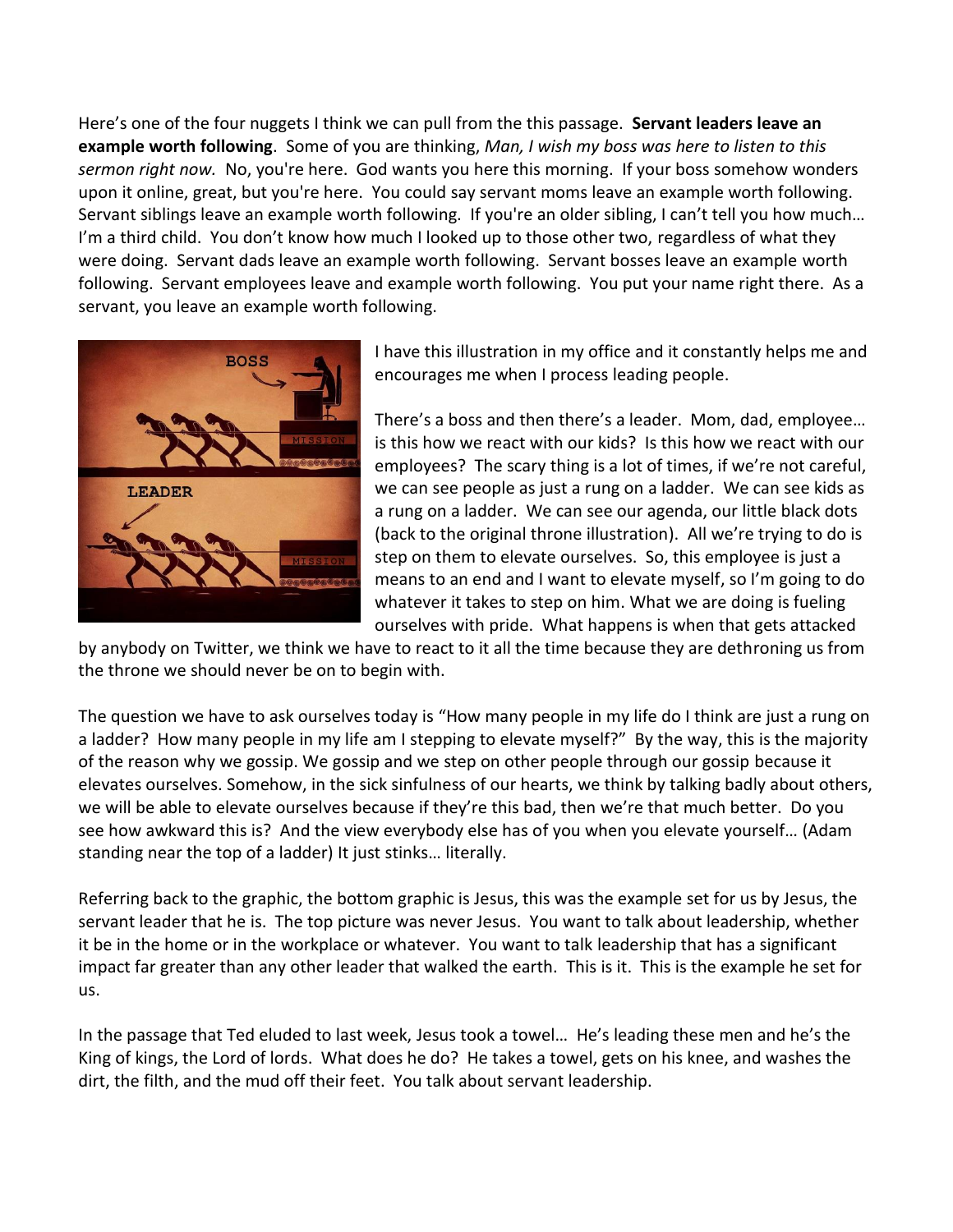Continuing on in 1 Peter 2, we see this: *[22](http://www.studylight.org/desk/?q=1pe%202:22&t1=en_esv&sr=1) He committed no sin, neither was deceit found in his mouth. [23](http://www.studylight.org/desk/?q=1pe%202:23&t1=en_esv&sr=1) When he was reviled, he did not revile in return…* Gosh, I wish a person in power would meditate on that for a little while. *…when he suffered, he did not threaten, but continued entrusting himself to him who judges justly.* 

I don't know about you, but I know when people throw false accusations my way, my immediate response is to fight back on social media and do whatever it takes to get even. We don't see that in Jesus, do we? We don't see that in Jesus at all. We don't see that in this passage. As a matter of fact, when he was ridiculed and they hurled insults and falsely accused him, he had all the authority and all the power in the world to stop it at any moment, but he didn't do it. Do you want to know why?

**Servant Leaders Remove Themselves from the Throne.** Servant leaders don't try to elevate themselves, they try to elevate everyone around them. Servant leaders live to serve others and they know that has a lasting impact.

I have a crazy story. Dabo Swinney, in 2011… For those who don't know who Dabo Swinney is, he's the head coach for Clemson Football who just won the National Championship this last year. In 2011, when he was being paid, he asked the University of Clemson to reduce his salary and pay his assistants the equal amount. They were the highest paid assistants in BCS College Football. And they were the only two assistants in college football that their combined salary equaled more than their head coach in the BCS level. I don't know if that's the case now that he won a National Championship, but I do know that he's a strong believer and he understood this.

Look at the result. Not that winning is the result of being a servant leader, but when you elevate other people, when you remove yourself from the throne in order to serve and wash the feet of others, there's something beautiful about that in the gospel. There's something beautiful about that when we understand that this isn't about us.

When we make it all about us (back to that original graphic) we put ourselves on the throne and all of our interests… The problem is that we are chasing something that is never going to satisfy us. We're chasing something that will never fulfill us.

I'm just going to challenge you, Woodland Hills, and I'm going to challenge myself. Serve some people this week. Instead of walking up to checkout in Walmart and someone's got a hundred checkout items in the 20 items or less and your flesh just flares up... Maybe that just me. I'm like, *Are you kidding me right now? I have one item; you can't let me go in front of you right now?* Or when you leave church and someone cuts you off because they want to get out of the parking lot and get to Sugar Leaf before you do today. There are opportunities all around to remove ourselves from the throne. Moms that have one year olds right now know that every day. There's nothing more like removing yourself from the throne than something that is stinky in a white bag. That will remove you from the throne in a hurry. If you're a husband today, you've got an opportunity to remove yourself from the throne, to point them back to Jesus, not yourself, not "I'm the husband and this is the way it's going to be…" That's a dictator, authoritative leadership. That's not the example Jesus set for us.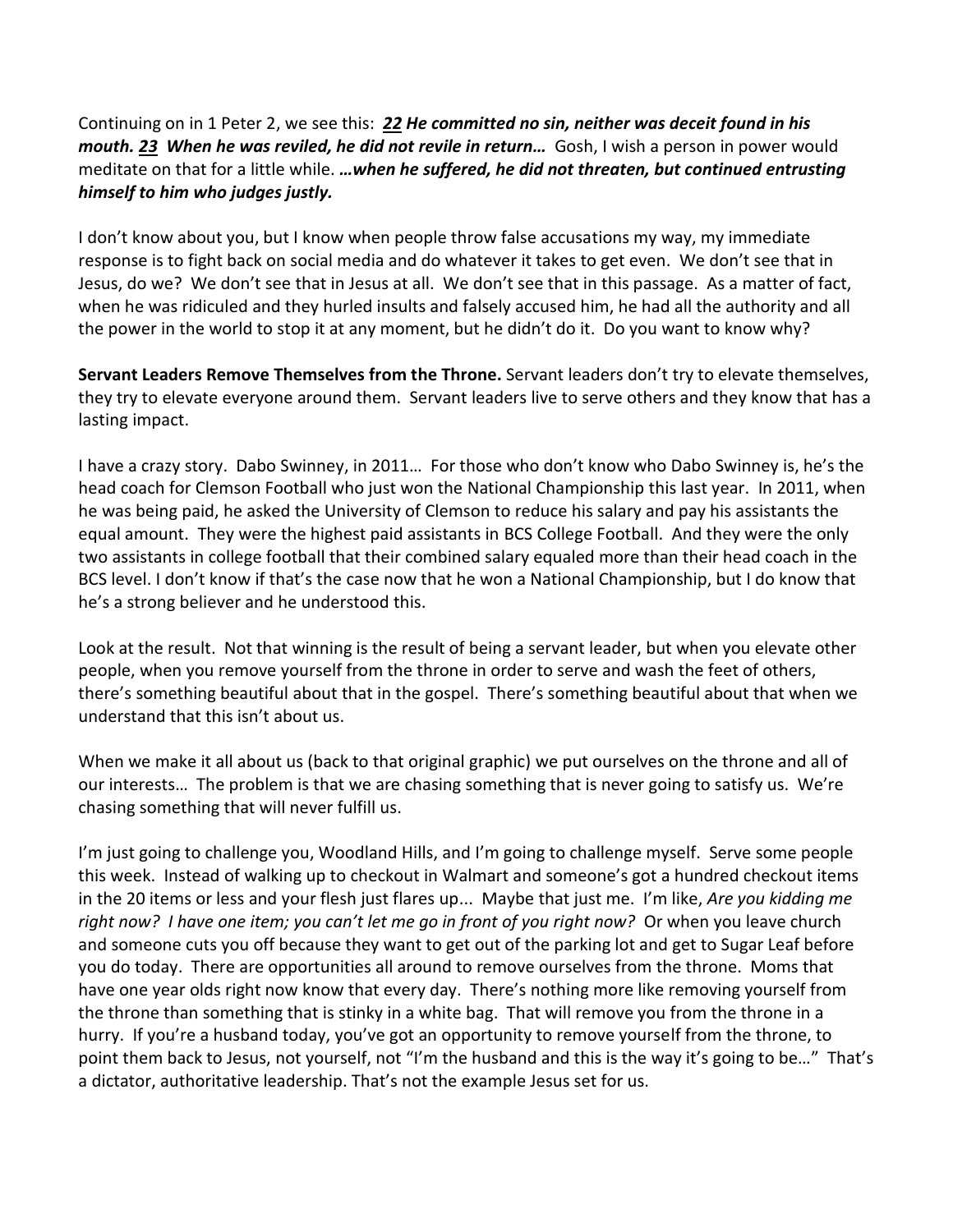So, regardless of where you're at… If you're a sibling today, you have an opportunity to exercise removing yourself from the throne today. It's actually a daily process that all of us need to take in and say, "I need to remove myself." When I wake up in the morning, the first thing that Adam thinks about is himself. That's it. Why do you think Jesus said, "Love your neighbor as yourself?" It's because he knew I would never have a problem loving myself. I'm the first person and the last person I think about when I wake up and when I go to bed. And I have an opportunity today to serve my wife. Open a door, take out trash, do the laundry, get the kids ready, whatever the case may be. You have an opportunity today to remove yourself from the throne.

Continuing on in 1 Peter 2: *[24](http://www.studylight.org/desk/?q=1pe%202:24&t1=en_esv&sr=1) He himself bore our sins in his body on the tree, that we might die to sin and live to righteousness.* I love this. It's back to the ladder. Righteousness is imputed to us. I'm going to give a lot of freedom for those that have been operating in any type of behavior modification. It helps us operate more as servant leaders, right? Somehow, we've been convinced in this American mindset that if I just do more, I'm going to earn a right standing with God. If I try harder. If I just do my Bible study and I'm more devoted in my discipline and if I serve the church and if I keep doing all these things, I'll just get closer to God. The problem is when we think that it has something to do with our behavior or our acts, we're only modifying something that actually needs heart surgery. The crazy thing is that love came down. The most humble servant came down so that we never even have to try to elevate ourselves. You don't have to try to do more and try to fix yourself. As a matter of fact, this angers him. Isaiah 64: 6 says that all of our righteous deeds are like filthy rags. Righteousness was imputed to you. That means you did absolutely nothing.

1 Peter 5: 6 says, *Humble yourself therefore to God's mighty hand that he may lift you up in due time*. The fact that his righteousness is imputed to you means there is no place low enough you and I could go to be in right standing before God. There's no place low enough to be in a humble right standing before an amazing God. His love came down and he imputed it to us. This is great news. This is what it means. It means he's pursuing you. How do I know he's pursuing you? Look where your sitting right now. You're sitting inside a church, listening to a sermon preached out of the Bible. He's pursuing you. He loves you. He's chasing you. That means he pursing you. That means he imputed his righteousness to you, which means you don't have to clean yourself up, which means when you mess up, he's not like "Well, I'm done pursing that person." No, if you slipped up and looked at porn, he's still pursing you. If you slipped up and made yourself throw up, he's still pursing you. If you did something sexually immoral or whatever the case may be, he's still pursing you. I want you to hear that. His righteousness is imputed to you, which means when God sees you, he doesn't see all your junk; he sees the imputed righteousness of Christ that he gave you by dying on the cross for our sins.

*By his wounds you have been healed.* I love how my friend, Paul David Tripp, says it. "*Jesus didn't shed his blood so we could build a better kingdom for ourselves, but he shed his blood so that we could be invited into his kingdom and place him on the throne."* I love that. I love the idea that I don't have to climb something. I don't need to clean myself up because the reality is I don't need a bandaid for a gunshot wound; I need heart surgery for a broken sinful heart. And Jesus is the great surgeon that does that. When I keep allowing him to do a work in my heart that only he can do, it begins to cultivate in my mind a more servant hearted mindset. I want to serve people and I want to love people.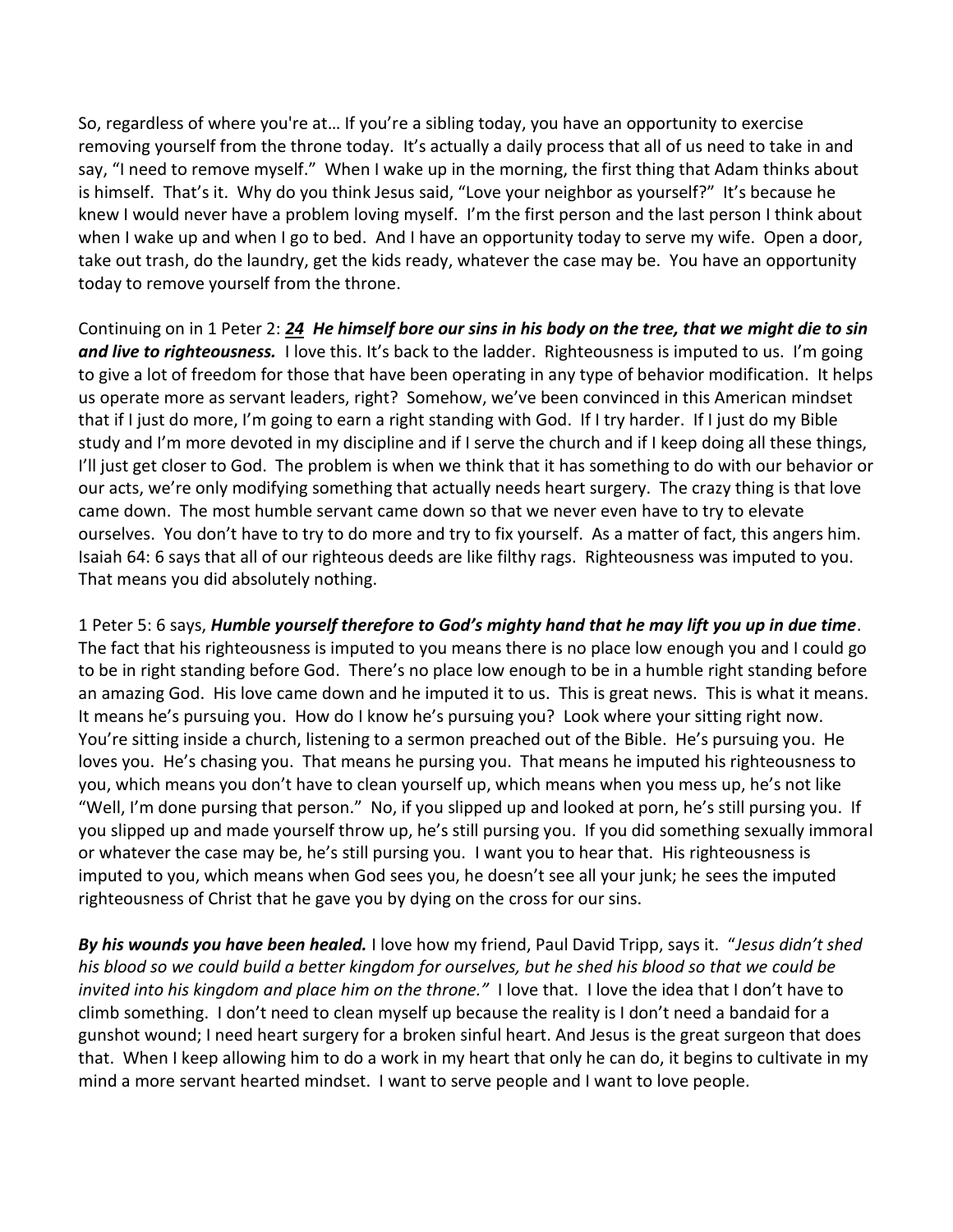**Servant leaders die to their own agenda**. We all have our agendas. I have my agendas and you have your agendas. We all want what we want. That's the natural human condition. How many times have we told our kids that, right? They ask why? And we say, "Because I'm the parent and I said so." We're coached that as kids and so when we become adults and we become parents, we duplicate the same mindset. Rather than when they ask why, we say "Because we want to honor Jesus and mommy and daddy believe that the way your behaving doesn't honor Jesus. So, we need to pray for your heart." We need to cultivate this.

And making sure that my wife and I don't have an agenda… Our agenda is his kingdom and we're pointing back to that. Rarely does my agenda coincide with his agenda. I'm just being honest with you guys. A lot of times, there are things that I want and God says, "No, you need to examine the selfishness of your heart in what you're thinking through right now. You need to examine why you even desire this."

That's the beautiful thing about Psalm 139: 23-24. The palmist is crying out. *[23](http://www.studylight.org/desk/?q=ps%20139:23&t1=en_niv&sr=1) Search me, God, and know my heart; test me and know my anxious thoughts. [24](http://www.studylight.org/desk/?q=ps%20139:24&t1=en_niv&sr=1) See if there is any offensive way in me, and lead me in the way everlasting.* Lead me to your agenda, not my agenda. I want to follow your agenda.

Simon Sinek says it best when he says this: "*A good leader takes care of those in their charge. A bad leader takes charge of those in their care."* 

Once again, when we use this word *leadership*, which in the last 15 years, the word *leadership* has just blown up and meant so many different things. You can grab a John Maxwell book and see 50 different ways… There are all these different ideas of leaders, but we can't escape the fact that regardless of what leadership platform you have... We all have them in here. Regardless of where you're at... Some platforms in here might be greater, but we don't determine the size of our leadership platform. God determines that. What we determine is our faithfulness. Luke 16: 10 says "He who is faithful in the small things will be trusted with much more." "He who can be trusted in the small things can be trusted with much more." That's the servant leadership mindset. God has given me the opportunity to lead these women in Bible study, to lead my kids, to lead my employees, to lead at church, to serve at church, to be a part of finding my Sweet Spot. I have all these opportunities to help out, but what do I do with my servant leadership opportunities? How do I leverage that for Jesus' kingdom?

Finishing up 1 Peter 2 - *[25](http://www.studylight.org/desk/?q=1pe%202:25&t1=en_esv&sr=1) For you were straying like sheep, but have now returned to the Shepherd and Overseer of your souls.* I love that word. Everybody is a sheep. The President of the United States, the Sultan of Qatar… Every person in this world is sheep. We are all sheep. I don't care how powerful you are or how rich you are or how much authority you have. We are all sheep.

Have you ever seen how dumb sheep are? I'm a dumb sheep. The great thing about the fact… If you don't know this about sheep, it's fascinating. If a sheep is attacked by a predator, they will paralyze themselves. They know they don't stand a chance. Their little hooves are not going to knock a wolf's teeth out. They know they don't stand a chance. So, their only hope is to paralyze themselves and to hope and pray that the predator leaves them alone. That's their only hope. Or, better case, that the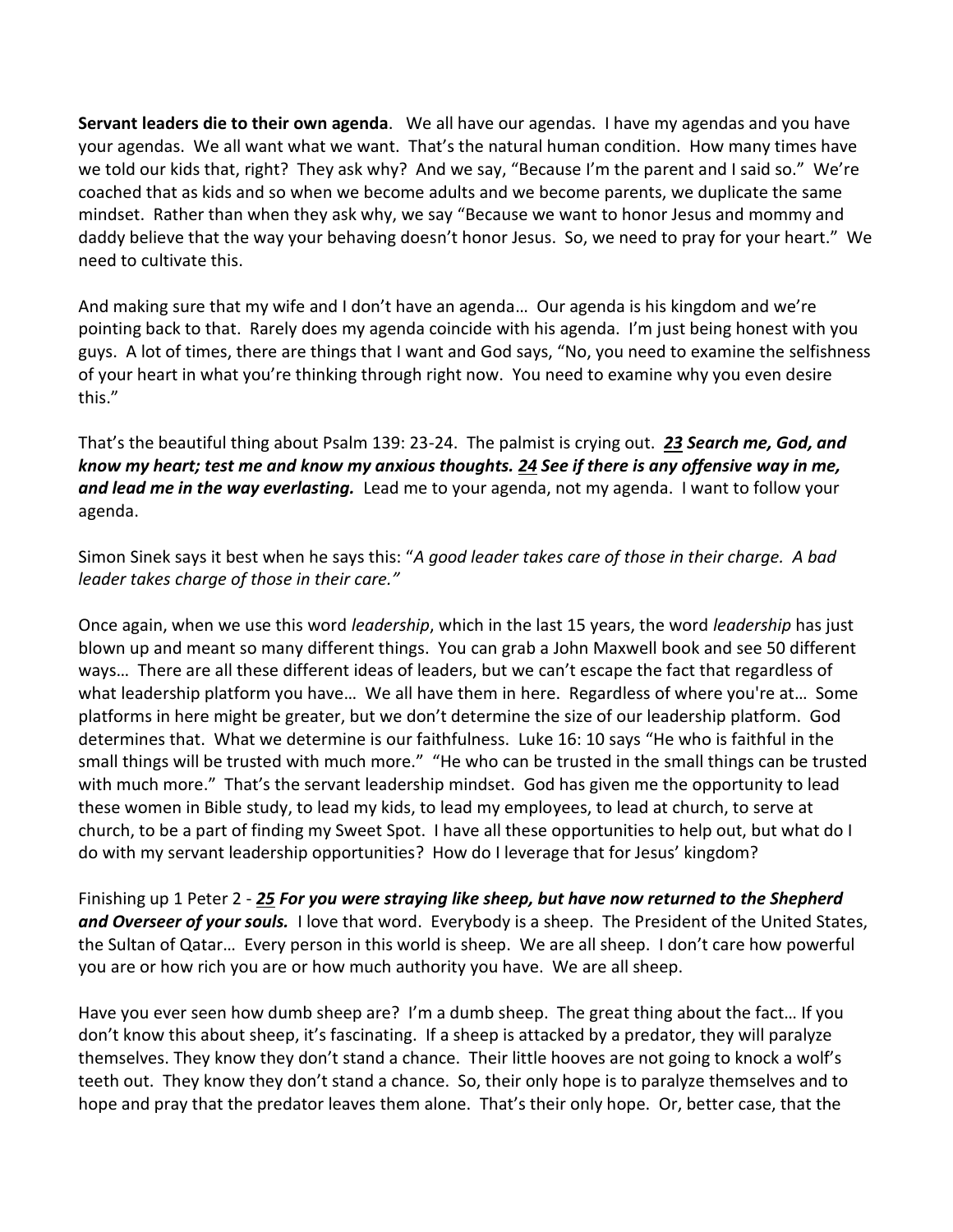shepherd comes and shakes the wolf off with his staff or throws rocks at the wolf to get him away from the sheep. That's their only hope. Our only hope is that… When we are attacked by the enemy, we don't stand a chance. But, we have this great shepherd named Jesus Christ, who is the greatest servant leader there ever was who leads us and protects us and guards us.

1 Peter 5: 8 says, *Your enemy the devil prowls around like a roaring lion looking for someone to*  devour. If you hear the roar, that's a problem. A lion never roars before the kill. Think about that. He would give up his position. They roar after they have eaten and have a full belly. So, think about 1 Peter 5: 6 *- Humble yourselves, therefore, under God's mighty hand, that he may lift you up in due time.* And *[8](http://www.studylight.org/desk/?q=1pe%205:8&t1=en_niv&sr=1) Be alert and of sober mind. Your enemy the devil prowls around like a roaring lion looking for someone to devour.*

Here's the other beautiful thing when we're referred to as sheep. I'm weird, I know. I always want to know where sayings like "Came out of leftfield" came from. You can Google it later. Or "He pulled the wool over their eyes." I'm just fascinated with sayings like that, wondering where they came from or what they mean. The phrase, "They pulled the wool over their eyes" came about in ancient days when shepherds would bring in their sheep at night. As their wool was getting longer and about time to be sheered… They would sell the wool and make money from the wool. The longer their wool got, the harder it was, as shepherds pulled the sheep into their pen, to recognize any parasites such as ticks, flees, anything that could be detrimental or deadly to the animal. So, what would happen is they would think they had checked the sheep really well as they got them into the pen at night, but the wool got so long that wool was pulled over their eyes and they missed something that was very detrimental.

Here's the beautiful thing about following Jesus. We don't pull the wool over Jesus' eyes and we don't have to. Hebrews 4: 13 says, *Nothing in all creation is hidden from God's sight. Everything is uncovered and laid bare before the eyes of him to whom we must give account.* The beautiful thing is that he is the Shepherd and Overseer of our souls. We give an account to him and that's removed. That imputed righteousness I was tell you about earlier, that's the great news. If you just came in here today and you have no idea who I am or what Jesus is, here's the great news. You have a Shepherd and Overseer of your soul that will take care of your dumb sheepness. He will take care of my daily dumb sheepness. If you watch a sheep, you see they have no idea where they are going. They need a shepherd and we all have one in the person of Jesus Christ.

**Servant leaders follow**. I know this. I would never possess the audacity to ask my wife to follow me if I'm not pursuing Jesus, if I'm not following him. And then when I blow those examples, give me grace. I'm not a grace graduate; I need it. The reason I, and I think the reason we struggle with servant leadership is because it requires us to remove ourselves from the throne. We can't operate in servant leadership without removing ourselves from the throne.

Dallas Willard says it this way. *"The only thing that transforms us spiritually is the action of following Christ*." It's a transformation process. The more we pursue him, the more we follow him, the more he chisels away this selfishness of wanting to put ourselves on the throne and put Jesus Christ on that throne.